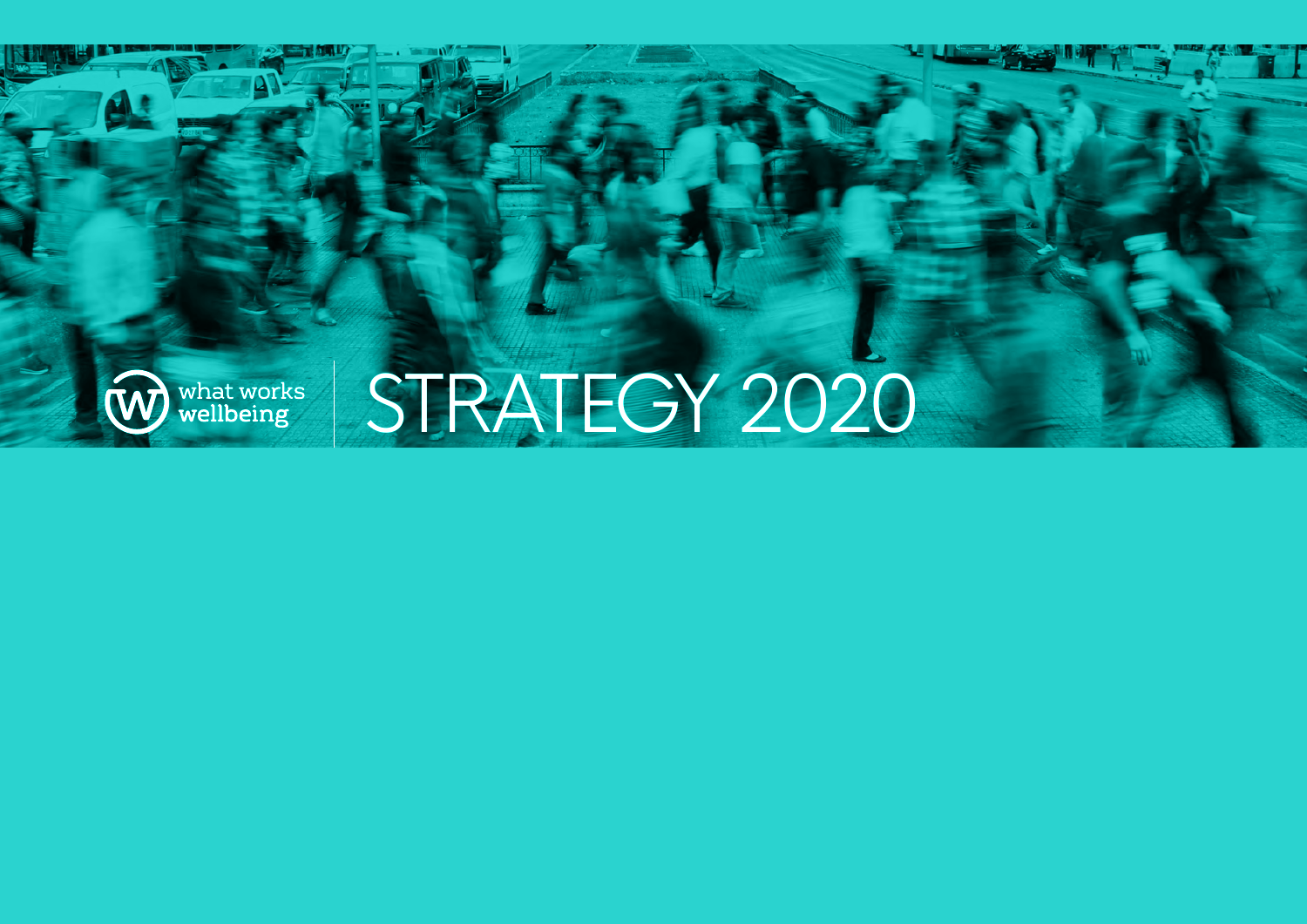# STRATEGY 2020

# **CONTENTS**

| Our story                    | 3  |
|------------------------------|----|
| What we're aiming to achieve | 4  |
| Wellbeing, done well         | 5  |
| Our work                     | 6  |
| Our focus                    | 8  |
| How we achieve our aims      | 9  |
| Our organisation             | 11 |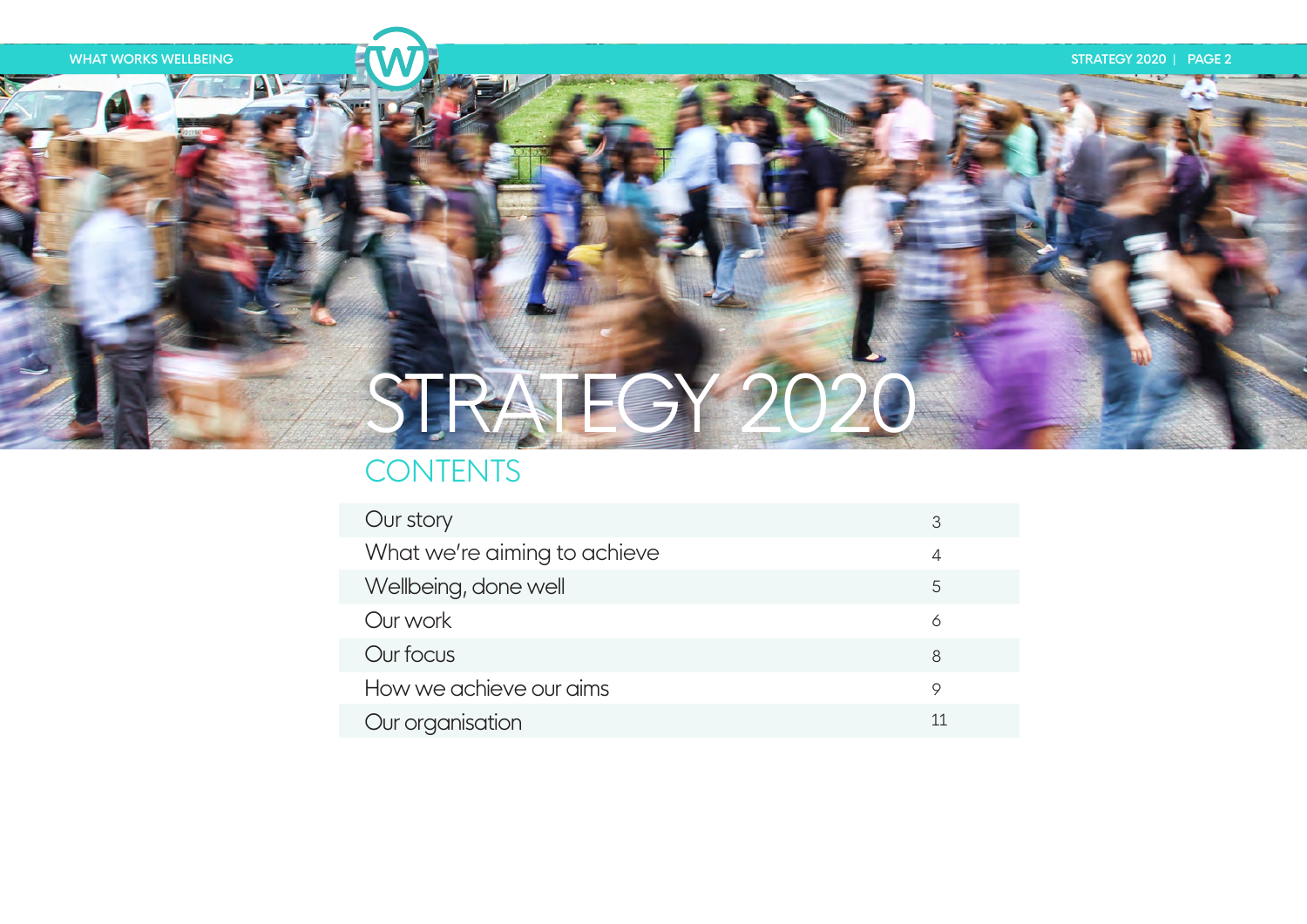

#### WHAT IS WELLBEING?

Wellbeing is how we're doing, as individuals, communities and as a nation. And how sustainable it is for the future

It is also known as social welfare or social value (HM Treasury)

No policy, project, or business, can be successful unless it improves or protects our wellbeing. And the majority of the UK population agrees\*.

\*YouGov survey in 2014, 2,391 respondents, NatRep, commissioned by Action for Happiness.

# OUR STORY

Work, Transitions, and Adult Learning

We are part of a 'quiet revolution' to improve wellbeing in the UK and reduce misery.

The Centre was established by the UK Prime Minister in response to the Commission on Wellbeing & Policy in 2014 to continue the implementation of the UK National Wellbeing Measurement Programme established in 2010.

Whilst we have a global audience and partnerships, compiling the global knowledge base, our main focus is working with organisations in the UK to work out what works to improve wellbeing across our regions and nations.

Since 2014 we have worked with people and organisations from all sectors.

We find out what works to protect and improve wellbeing for whom, when, where, why, and how. And then put evidence into action.



# UK's national body for wellbeing evidence and practice

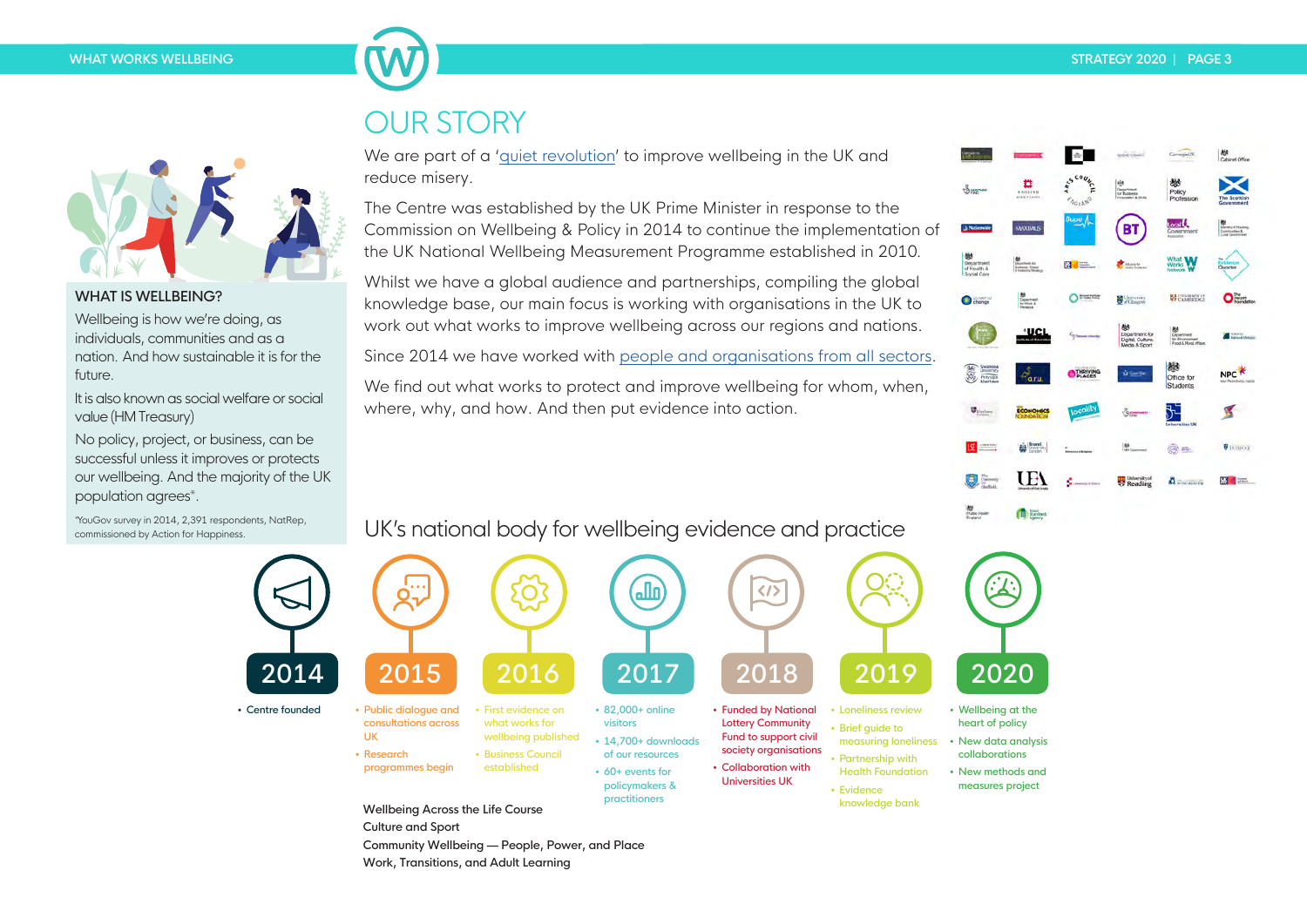# WHAT WE'RE AIMING TO ACHIEVE

Our mission is to develop and share robust, accessible and useful evidence that governments, businesses, communities and people use to improve wellbeing across the UK.

### We are building an evidence system for wellbeing

#### Our role:

- Establish the global evidence base.
- Get that knowledge to people who can and do use it.
- Identify evidence gaps and work with people to fill them.

#### We are successful when:

- Wellbeing is recognised as a meaningful and measurable goal for decision makers.
- Wellbeing evidence is generated that is robust, meaningful and useful.
- Knowledge of what works reaches people who can and want to use it.
- More evidence-informed action taken, and more trials and studies are done which feed back into evidence base.

#### What good knowledge-brokers do:

- Robust evidence
	- Relevant and useful

**Narrative** • Communicate well

Evidence-informed professions

#### Partner with professions

Global knowledge base evidence synthesis

Bring together, make sense of and translate knowledge

Primary evidence generation

Partner to fill evidence gaps

Evidence infrastructure measues, concepts

Methodology, measures and concepts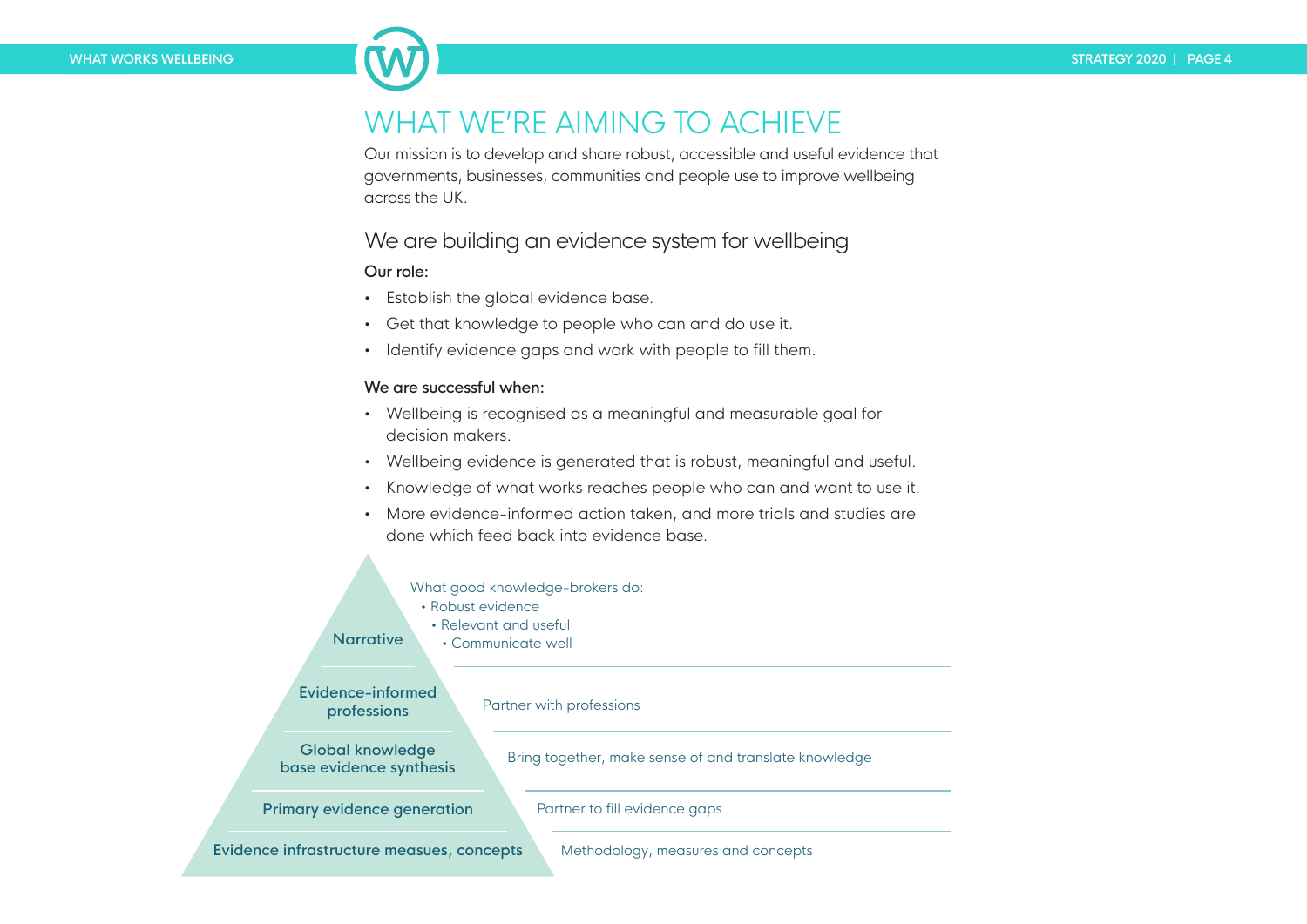# WELLBEING, DONE WELL

We aim to improve wellbeing in the UK, and reduce misery.

We do this through understanding what governments, business, communities, and people can do to improve wellbeing.

We are trusted, independent, evidence-based, collaborative, practical, iterative and open.

We are a public good.

We can work with you to understand:

- what do we know? and get that to people who can put it into action
- what don't we know? and partner to find out.

### Why?

- To avoid wasting time, effort, money and lives by doing well-meaning but less effective, even harmful things.
- To use what we already know.
- Learning as we go.

# Our story, our impact

We reach over 12,000 people a month through our website alone with our digital-first delivery.

This happens alongside **a relational approach to change**. It builds evidence of what works into systems, and develops capacity to add to, and act on, new learning.

#### Building on knowledge

Our approach is built on the knowledge of what works for research use, and the findings of our public dialogues that we pioneered to create a learning system for wellbeing.



#### More on wellbeing

- How we're doing, as individuals, communities and as a nation; and how sustainable it is for the future (Office for National Statistics).
- Feeling good and functioning well.
- How things look from the outside and how we feel in ourselves. How we experience life.
- The idea of positive progress and a conversation about what success is.
- Social value or social welfare (HM Treasury).
- About making a positive difference to people's lives.
- About making the economic, social and environmental work together now, and through capitals, for the future.
- Quality of life and prosperity; for the future quality of life and prosperity; physical, mental and social health; thriving sustainable communities and creating the conditions for us all to thrive.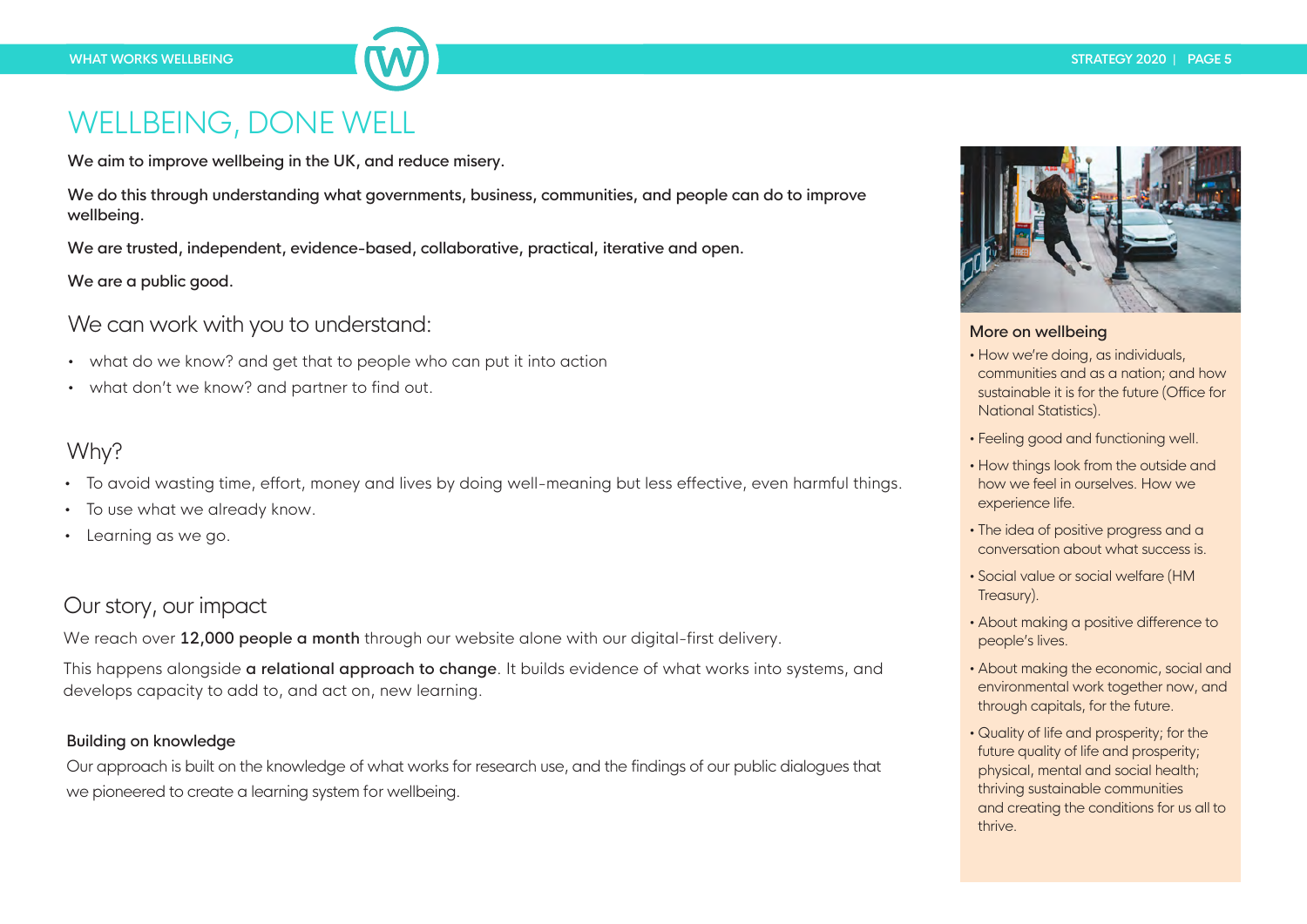#### **WHAT WORKS WELLBEING STRATEGY 2020 | PAGE 6**

# OUR WORK



### Developing digital guidance and a workplace wellbeing survey for employers

#### How we created impact

Commissioned by the Department of Work and Pensions to build a nationally-benchmarked, evidence-informed set of wellbeing questions for employer surveys. One of our most popular and downloaded resources.

# Creating a costeffectiveness calculator

#### How we created impact

This calculator helps employers evaluate and compare the costeffectiveness of wellbeing activities in the workplace, whether it's flexitime; mindfulness training; workplace layout or workflow design; improving job quality; mental health first aid; learning and training; and so on. We consulted with businesses to develop this and had input from CIPD, BEIS and The Work **Foundation** 

"An excellent, clear guide ...highly recommend!"

 Dr Jeremy Oliver UCL Centre for Behaviour Change

# Strategic Business Wellbeing Leaders

#### How we created impact

We bring together a small and carefully selected number of noncompeting stakeholders from the business sector who are not only demonstrating an ongoing commitment to wellbeing within their own workplace, but who are considering wellbeing in their supply chains, of their consumers and within society more broadly. Our longest standing members include BT Group, Nationwide and Maximus.

"The Centre helps us support a greater number of organisations in reducing financial stress, increasing wellbeing and improving the lives and productivity of employees and, as a result, their organisations." James Herbert

CEO, Hastee



### Mapping the evidence of what works from first job to retirement

#### How we created impact

Working with the University of East Anglia over four years. Systematic evidence reviews and data analysis on improving wellbeing across our working lives, and what can mitigate the effects of unemployment.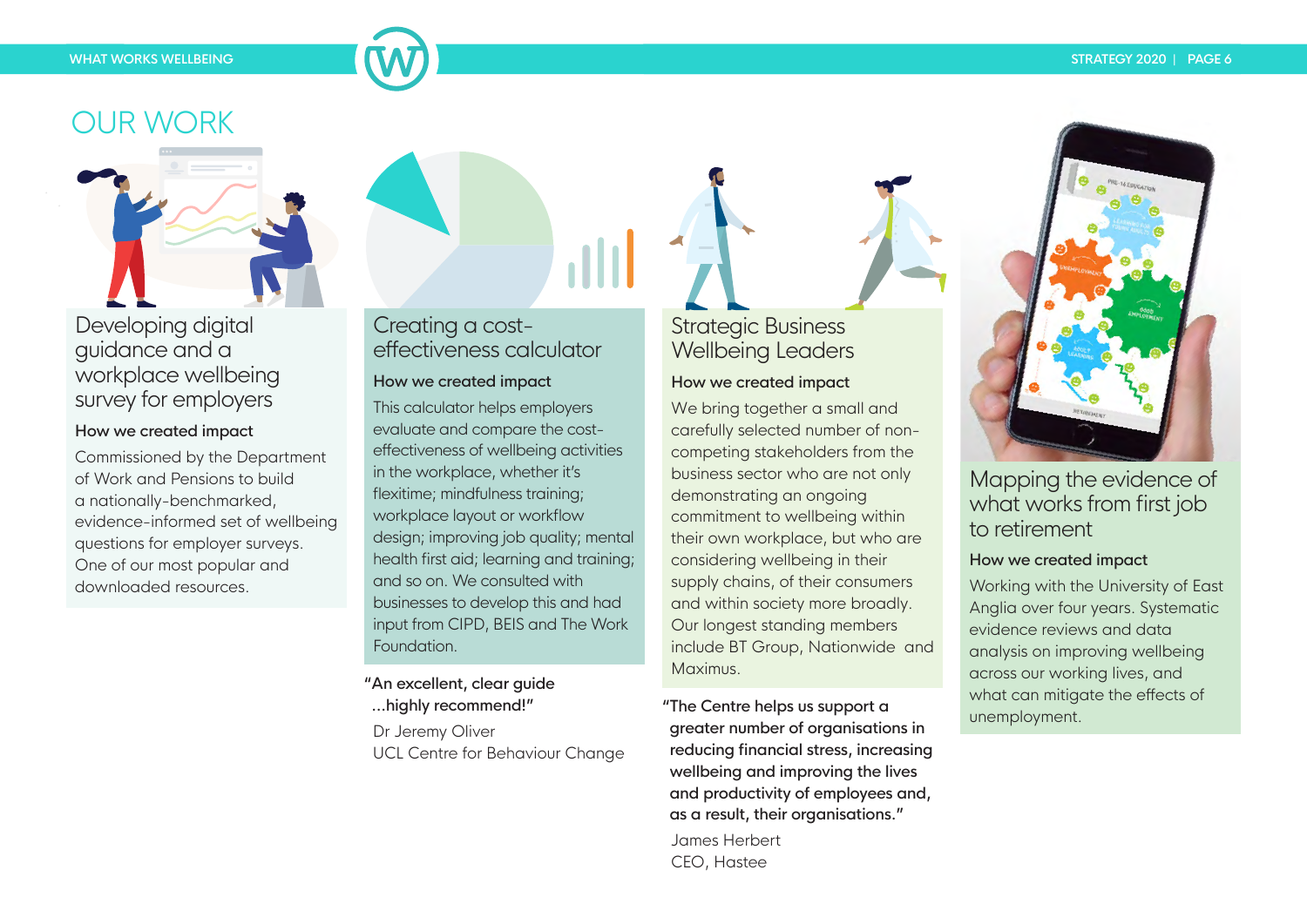# Shaping the UK's national loneliness strategy

#### How we created impact

Commissioned by the Deprtment for Media, Culture and Sport, we carried out an evidence review with Brunel University, London. We are now working with a number of organisations to fill evidence gaps for improved action.

### Wellbeing measures as part of Covid-19 response measures

#### How we created impact

We made sure high anxiety measure is included in the Wider Impacts of Covid on the Public Health England Fingertips Tool. This tool is widely used by Local Authorities to inform their local policies and programmes.

# Supporting UK civil society to measure and improve wellbeing

#### How we created impact

Our dedicated civil society implementation lead has facilitated sector-wide, bespoke workshops for charities, community groups and funding bodies across the UK.

# Voluntary reporting standards for employers

### How we created impact

Based on our evidence of drivers of wellbeing in the workplace, the Department for Work and Pensions and the Department for Health and Social Care now recommend that employers use our recommended questions including the ONS4 — as voluntary reporting standards.

# Developing local areas wellbeing indicators

#### How we created impact

With the Centre for Thriving Places (previously Happy City) and a number of pilot local authorities, we created a 'ready-to-go' and 'ideal' set of indicators to track and compare local wellbeing factors across regions and time. This is now being incorporated into the Public Health England Fingertips tool.

### Helping the industrial strategy measure what matters

#### How we created impact

Guided by the Centre, the government's industrial strategy includes a range of economic and job indicators as well as wellbeing and social capital metrics developed by our partner, the Bennett Institute.

Giving employers better tools to measure wellbeing and the cost-effectiveness of wellbeing activities

#### How we created impact

Commissioned by the Department of Work and Pensions to build a nationally-benchmarked, evidence-informed set of wellbeing questions for employer surveys. We worked with the University of East Anglia to create a costeffectiveness calculator.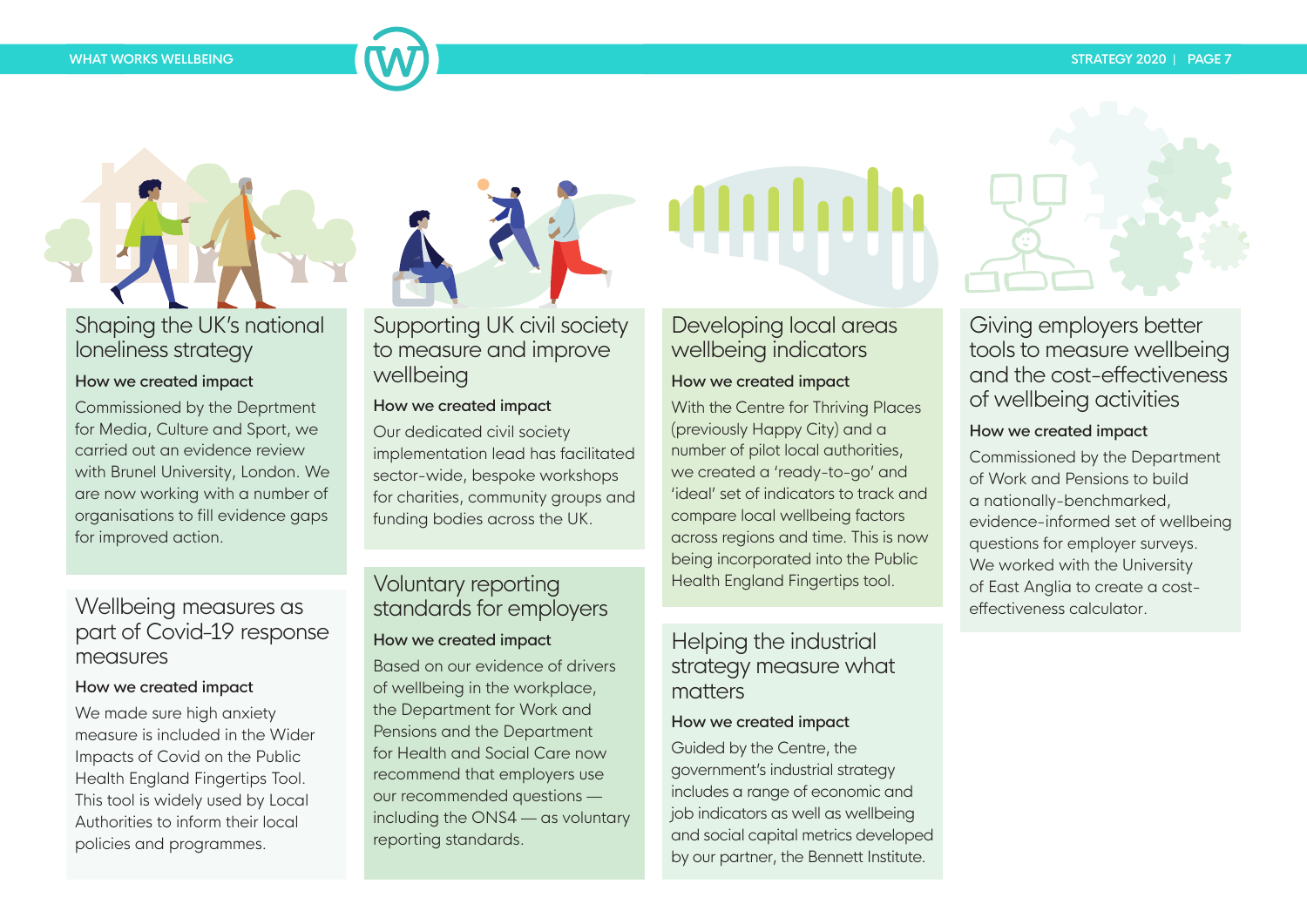# OUR FOCUS

Wellbeing is broad and many organisations have a role to play. We are focused on where we think we can make the biggest difference to wellbeing in the UK as well as current expertise and networks.

We have also focused on where there are relatively bigger evidence and implementation gaps that are not already being addressed by organisations with more resources where we will be a smaller partner:

#### 1. Connection & Community

Topics: places and community, loneliness, environment, culture, sports, arts, heritage, physical and mental health.

Social connections are consistently found to be strongest drivers of wellbeing, individually and collectively. There are big geographical differences in wellbeing in the UK. Emotional and self-perceived health are also strong drivers of wellbeing.

#### 2. Working age and business

Topics: work, education and learning, income and economy.

We are most miserable between the ages of 23 and 68. Employment has one of the largest effects on wellbeing. Yet, other than being ill in bed, we are most miserable when we're at work with our managers. Money and basic need do matter, especially to those with relatively little.

3. Methods, measures and concepts for wellbeing economics and analysis This is a relatively new field where methodology such as the WELLBY are still developing. Our evidence reviews and work with policy and practitioners has shown the need to for greater consistency and comparability of measures and concepts.

Using and understanding wellbeing data and measures.

Developing methodology for use of wellbeing data and evidence in the field of decision making and wellbeing economics. Increasing use of comparable measures across sectors and disciplines.

We are also interested in being a<br>supporting partner working on  $\cdot$  Financial security, debt &<br>any of the following topics:  $\cdot$  Education & skills

- 
- Financial security, debt & basic need
- Education & skills
- Built environment, local infrastructure, services
- Ecosystems & sustainability, natural environment
- Personal & partner relationships
- Arts & culture



Map of UK wellbeing Source: Office for National Statistics – Annual Population Survey



The shape of happiness Relationship between happiness (life satisfaction) and age.

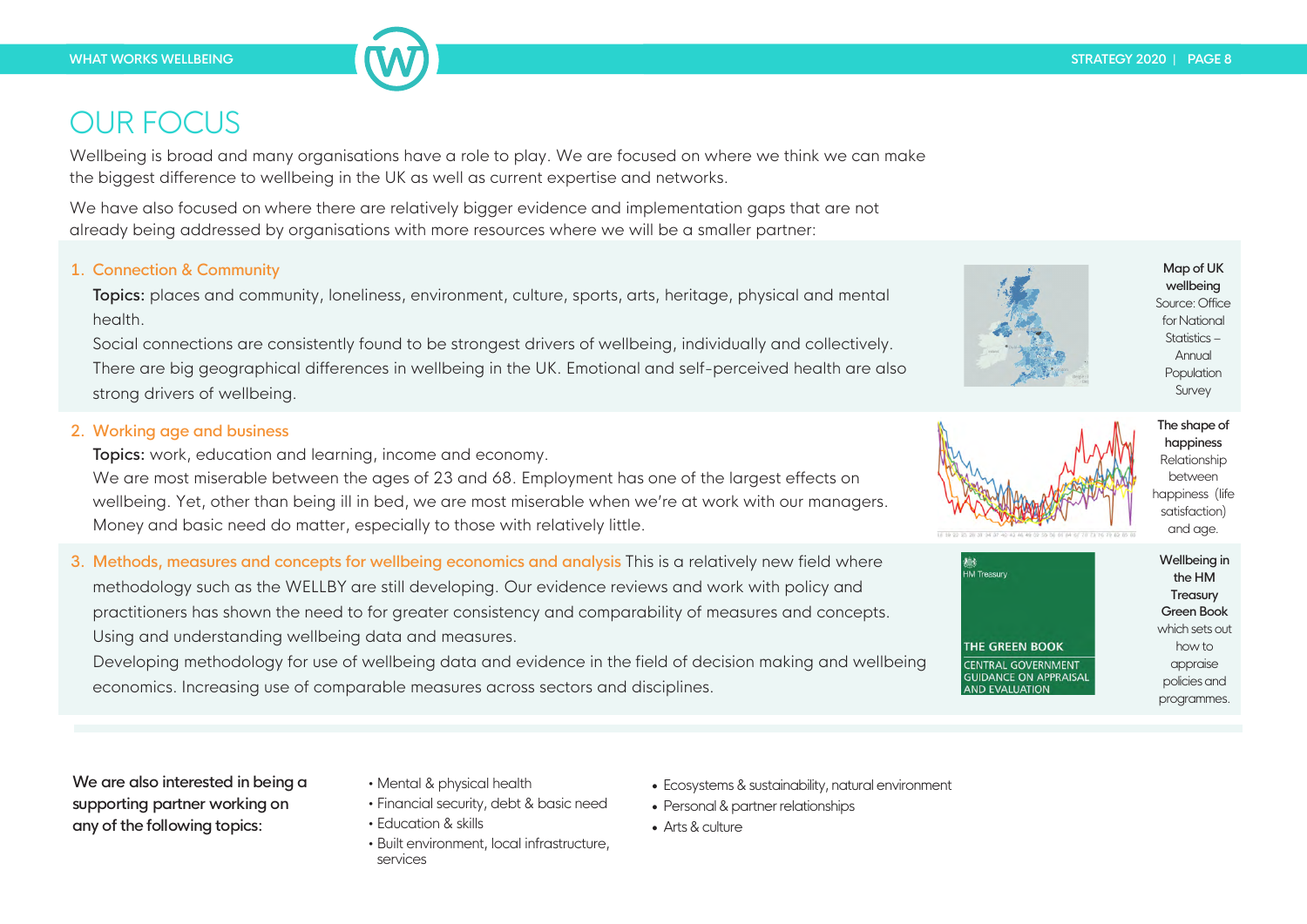# HOW WE ACHIEVE OUR AIMS

### Our activities and theory of change



The Centre's Theory of Change is based on a major review of the evidence on knowledge mobilisation we commissioned with Wellcome Trust, working with the Alliance for Useful Evidence and EPPI-Centre at UCL, at the start of the Centre. It identified six mechanisms of knowledge use and looked at the evidence base behind them. It incorporates behavioural insights as pathways for the first time. Here is an overview of the findings.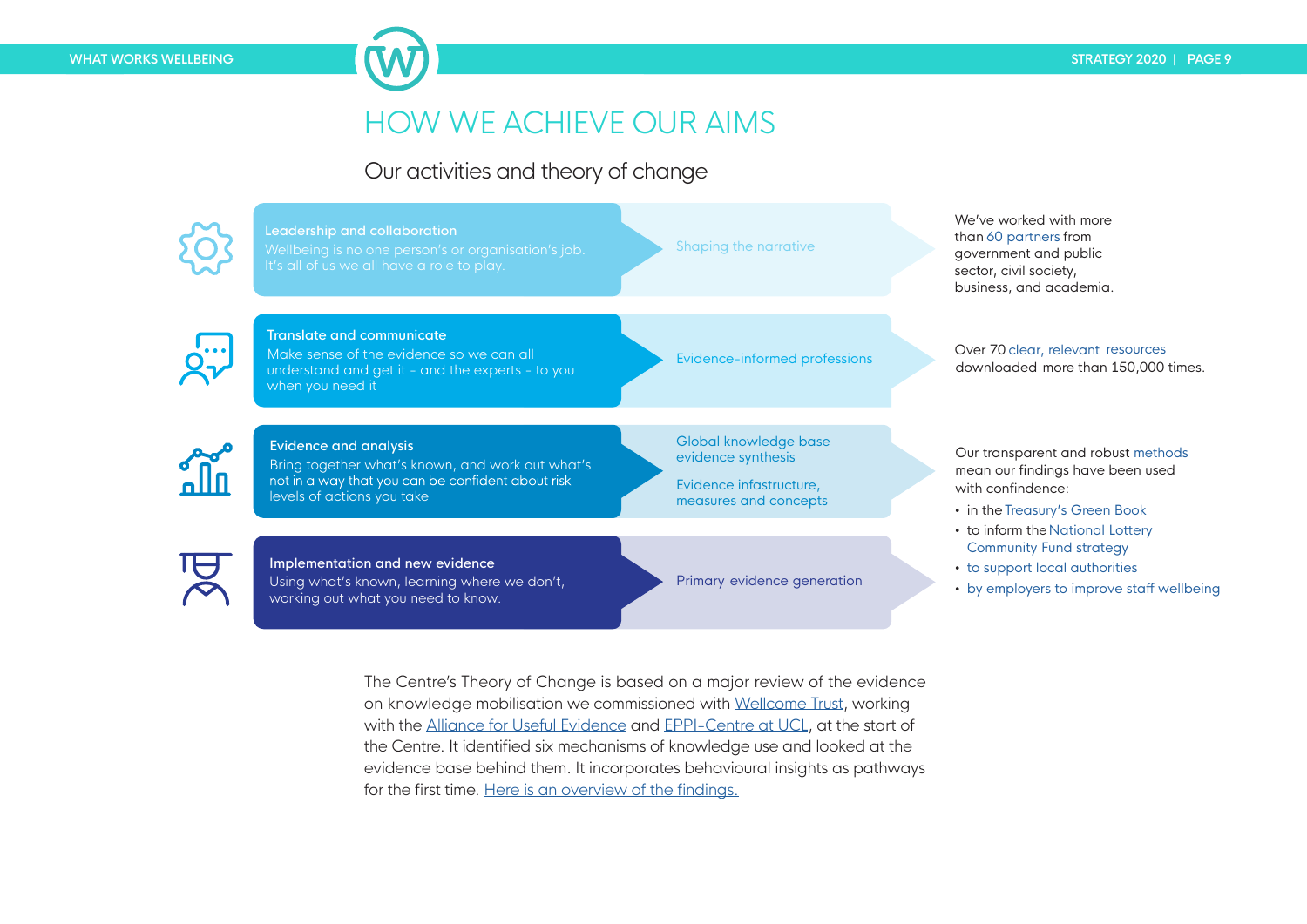# The science of using science: what works in research use

This table sets out the evidence base on which our theory of change is based.

|                | Mechanism                                                              | Evidence                                     | Pathway                                                 | Activity                                                                                                                                                                                 | Priority                              |
|----------------|------------------------------------------------------------------------|----------------------------------------------|---------------------------------------------------------|------------------------------------------------------------------------------------------------------------------------------------------------------------------------------------------|---------------------------------------|
|                | <b>CHAMPION</b> evidence-informed<br>decision making                   | $^\copyright$<br>No/Low                      | Motivation<br>Opportunity                               | Use in combination<br>Approach: Be curious with rigour<br>Case studies, partners, norms                                                                                                  | Low                                   |
|                | <b>DEFINE</b> good evidence<br>with community                          | $^\copyright$<br>No/Low                      | Motivation<br>Opportunity                               | Use in combination<br>GRADE & SERQUAL, DELPHI, evidence journey,<br>evaluation guidance, methods series                                                                                  | Medium<br>(important for sector)      |
| 3              | VISIBLE evidence through access<br>and communications                  | $\bigcirc$ $\bigcirc$ $\bigcirc$<br>Reliable | <b>Motivation Opportunity</b><br>combined               | Synthesis, design, user experience, index/tools,<br>digital, communications channels, networks,<br>Awareness-Interest-Action, Tail                                                       | High                                  |
| $\overline{4}$ | <b>INTERACTION</b> between decision<br>makers and researchers          | டுடு<br>Cautious                             | Ineffective for capability<br>Motivation<br>Opportunity | Forums, networks, and super users; sector<br>perspectives and academic perspectives                                                                                                      | Medium                                |
| 5              | <b>LEARNING</b> building evidence<br>skills and make sense of evidence | $\bigcirc$ $\bigcirc$ $\bigcirc$<br>Reliable | Motivation<br>Opportunity                               | E-learning, workshops, cohort, conferences                                                                                                                                               | Medium<br>(where resources available) |
| 6              | <b>ADOPTION</b> through decision<br>making structures and processes    | $\bigcirc$ $\bigcirc$ $\bigcirc$<br>Reliable | Motivation<br>Opportunity                               | Green Book, advisory groups, commissions, innovation<br>labs, template for commissioners, business case content,<br>evidence maps/strategies, What Works Centres/<br>intermediary bodies | <b>High</b>                           |

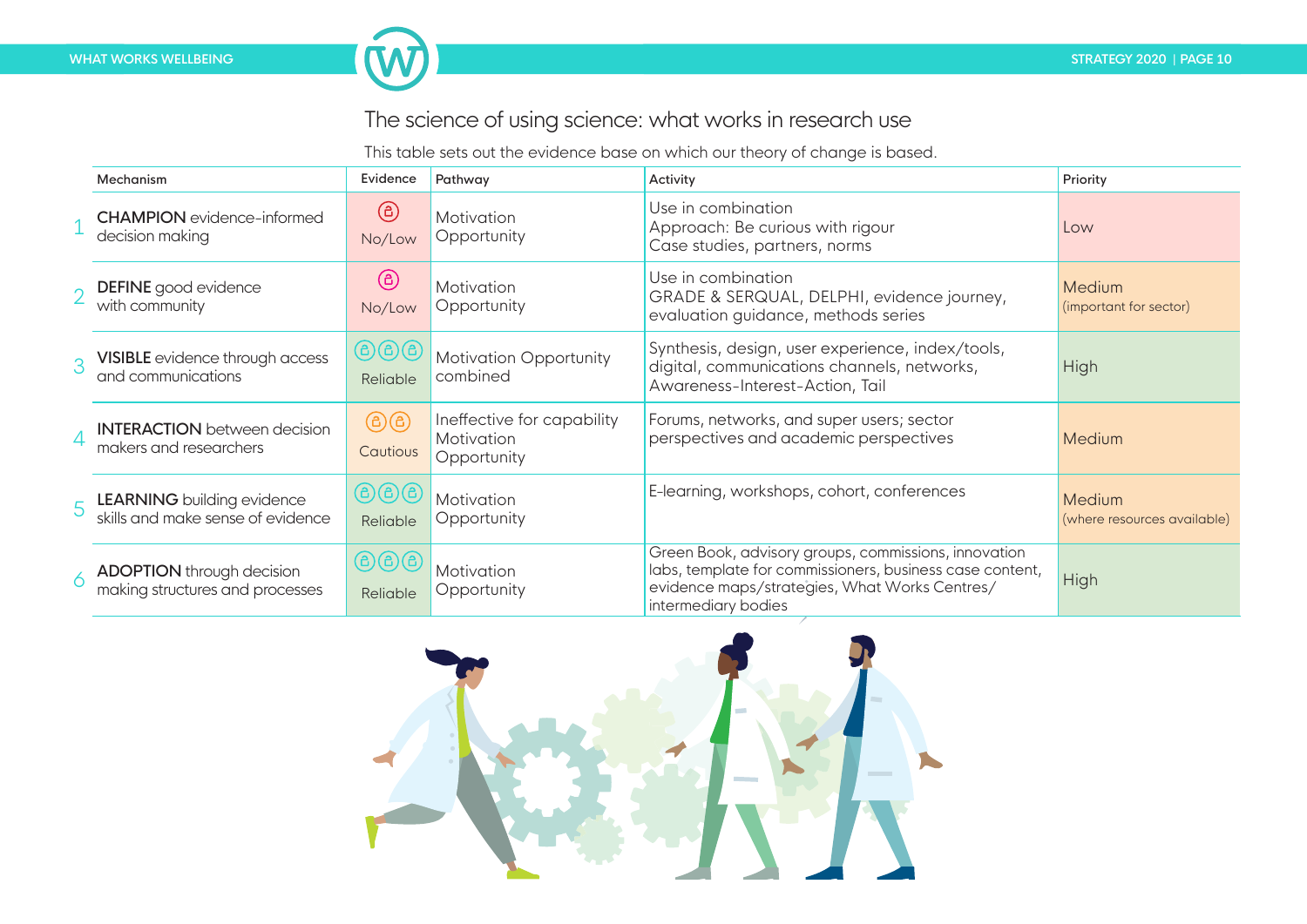# OUR ORGANISATION

The What Works Centre for Wellbeing is part of the What Works Centre Network and newly formed Evidence Quarter. The What Works Centres have been set up as independent centres with the aim to bridge between evidence, or knowledge, and practice for key decision-makers in the UK.

The aim is to improve the way Government and other organisations adopt and generate evidence for more effective decision-making.

As a 'knowledge-broker' organisation, we function as a bridge between academia, policy and practice, ensuring the most robust and relevant evidence reaches the right audiences in the most accessible way.

### Our Structure and Team

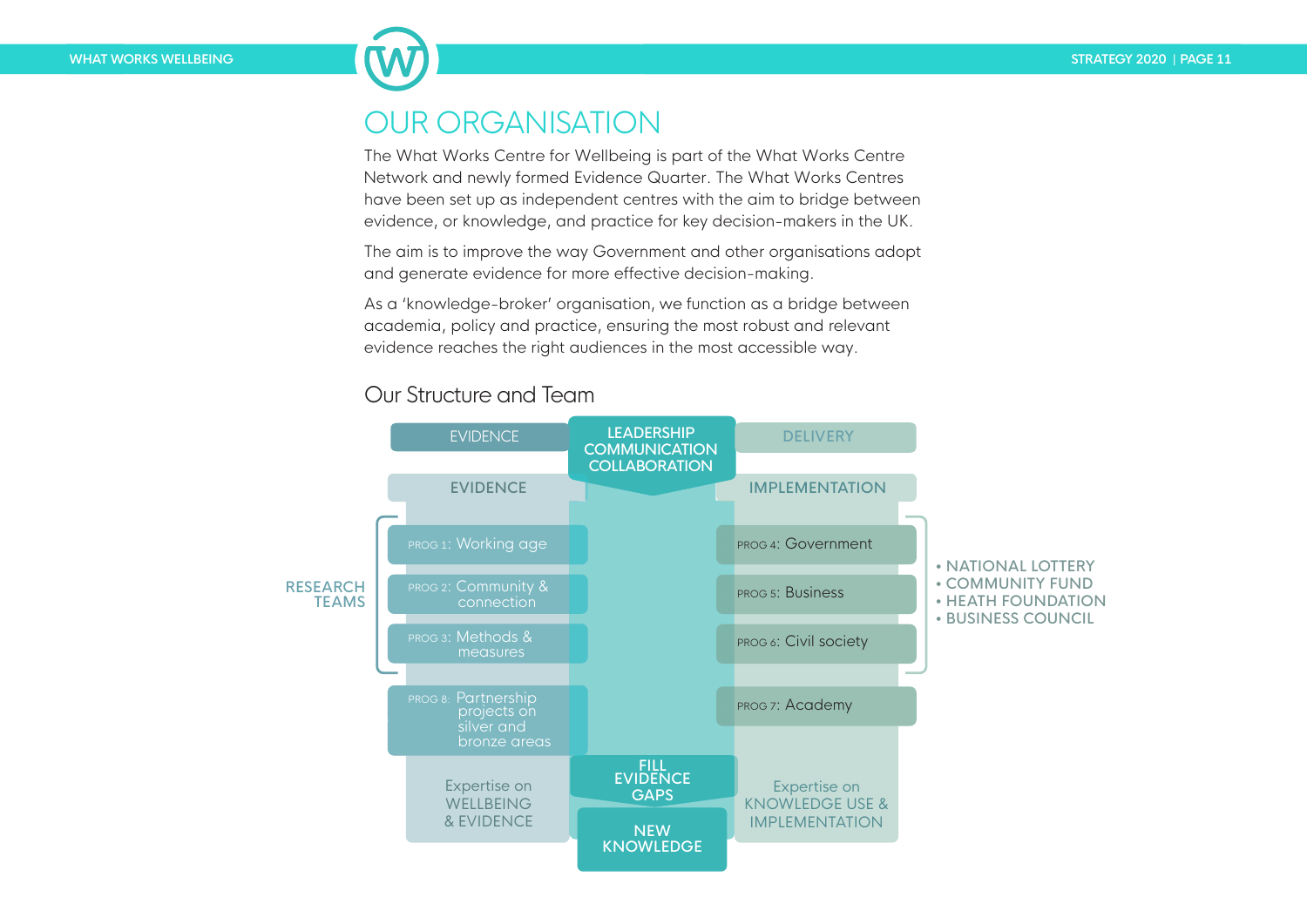### Current organisational priorities

- Relevant Make wellbeing part of current Covid-19 recovery plans and beyond, for example through Business email series, Inequality email series, and PHE Covid-19 impact toolkit and indicators.
- Sustainable Be an organisation that is fit for purpose in both funding and capacity. We are continuing to change the business model having built both commissioning and multi-sector bidding capability in-house.
	- Louder Build a stronger voice through champions and visible organisations/ partners and campaigns.
	- Expert Proactively contributing to the fields of wellbeing, evidence, knowledge use and implementation through our What Works Network and Evidence Quarter partners.
	- Impact Continue to build on our current evaluation policy, and evaluation of the Centre by the Economic and Social Research Council, to better measure outcomes and impact.

### How our priorities have evolved

Below are the Centre's priority areas for previous years.

- Communications & Implementation Increase capacity and balance of the organisation on communications and implementation through partnerships and investment in new implementation leads. We created online platforms, strengthened communication and networks such as the APPG Wellbeing Economics, and developed Civil Society and Local Government Sector lead roles.
	- Research Partnership transition Transition from our four founding academic teams as part of our partnership with ESRC & AHRC to four new teams. We ended the first four year programme publishing an update to the Commission on Wellbeing and Policy and the Knowledge Bank with all reviews.
		- Building capacity Growing the organisation to have its own commissioning and bidding functions as well as the capacity to deliver them. We created a new evaluation function and recruited a workplace analyst.